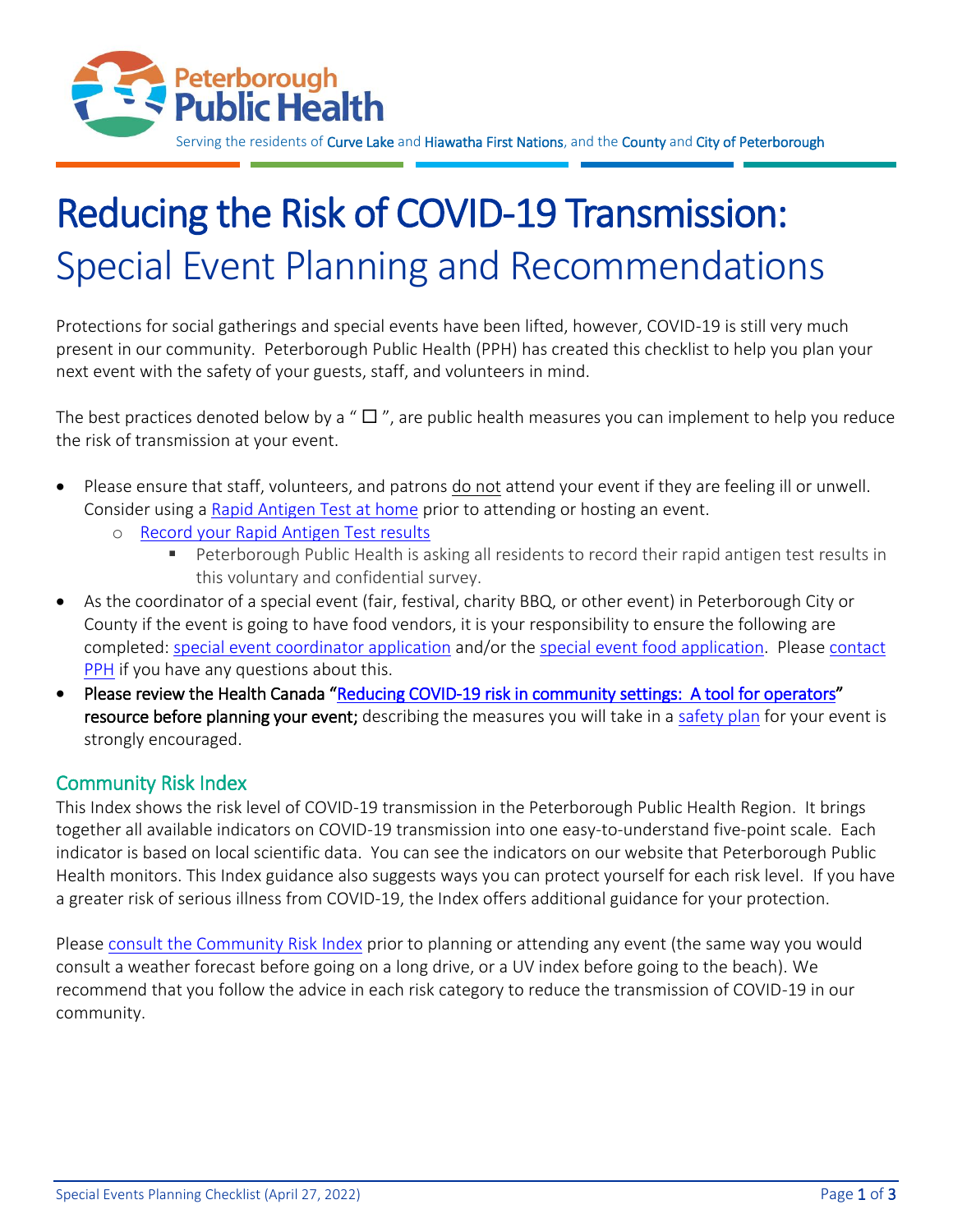# Vaccines

The vaccine to protect against COVID-19 is safe and effective<sup>1</sup>, and in combination with other public health measures, it remains our best chance to end this pandemic. [Staying up to date](https://www.health.gov.on.ca/en/pro/programs/publichealth/coronavirus/docs/vaccine/COVID_19_vaccine_up_to_date.pdf) with your COVID-19 vaccines "help to increase protection against symptomatic infection and severe outcomes at the individual level and helps to reduce transmission at the population level."<sup>2</sup>

#### Vaccination Status of Patrons

- $\Box$  Will you be implementing a 'proof of vaccine' system for your patrons or guests?
- $\Box$  The [Verify Ontario](https://covid-19.ontario.ca/proof-covid-19-vaccination) app and QR code system can still be used for businesses and organizations that wish to check the vaccination status of their patrons

#### Vaccination Status of Staff and Volunteers

- $\Box$  Peterborough Public Health is urging you to ensure that your staff and volunteers are [up to date](https://www.health.gov.on.ca/en/pro/programs/publichealth/coronavirus/docs/vaccine/COVID_19_vaccine_up_to_date.pdf) on their COVID-19 vaccination series; this is one way to prevent the severity of the illness should they acquire COVID-19; this will also reduce staff absenteeism due to extended illness.
- $\Box$  PPH has developed a 'workplace vaccination policy tool kit', available [here.](https://www.peterboroughpublichealth.ca/novel-coronavirus-covid-19/covid-19-workplace-vaccination/)

#### **Masks**

Masks continue to be an important layer of prevention against COVID-19.

The purpose of a mask is to act as a barrier. It reduces the chance of spreading respiratory droplets to others and prevents droplets from landing on surfaces. Throughout the COVID-19 pandemic, mask use has been [thoroughly researched.](https://www.publichealthontario.ca/en/diseases-and-conditions/infectious-diseases/respiratory-diseases/novel-coronavirus/what-we-know) This research has consistently shown that a well-constructed, well-fitting mask, along with other public health measures, like physical distancing and staying home when ill, can reduce the transmission of COVID-19.

- $\Box$  Will you require patrons attending your indoor event to wear a mask?
- $\Box$  Will you require staff and volunteers to wear a mask while working at your indoor event?
- $\Box$  [Review PPH website](https://www.peterboroughpublichealth.ca/novel-coronavirus-covid-19/masks-and-personal-protective-equipment-ppe/) for more information about masks

#### Ventilation and Physical Distance

The virus causing COVID-19 spreads from person to person through droplets and airborne transmission. Good ventilation and filtration can help to reduce the risk of illness by improving indoor air quality, and reducing the droplets and aerosols containing viruses that can make us sick. Environmental conditions, such as temperature, humidity, and airflow, can also impact the spread of the virus. Aerosols and droplets are produced when we breathe, talk, sign, shout, cough, and sneeze.

- $\Box$  Can your event be held outdoors?
- $\Box$  If your event is indoors, can windows and doors be opened to increase ventilation?
- $\Box$  Is your space set up to maximize the distance between patrons, staff, and performers?
- $\Box$  Is your HVAC system in good working order, and operating per manufacturer's instructions?
- $\Box$  Can the 'turn over rate' be increased to supply fresher air into your venue?
- $\Box$  Can you turn the volume of background music down so that patrons don't need to shout?
- $\Box$  [Review PPH's information](file:///C:/Users/kbeecroft/Desktop/Learn%20more%20about%20indoor%20air%20quality%20and%20COVID-19%20prevention) about indoor air quality and COVID-19 prevention

#### Hand Hygiene

Having clean hands is important whether or not there is a pandemic; "handwashing is one of the best ways to protect yourself and your family from getting sick."<sup>3</sup>

- $\Box$  Are there handwashing facilities available for your staff, volunteers, and patrons?
- $\Box$  Is hand sanitizer available throughout your venue?